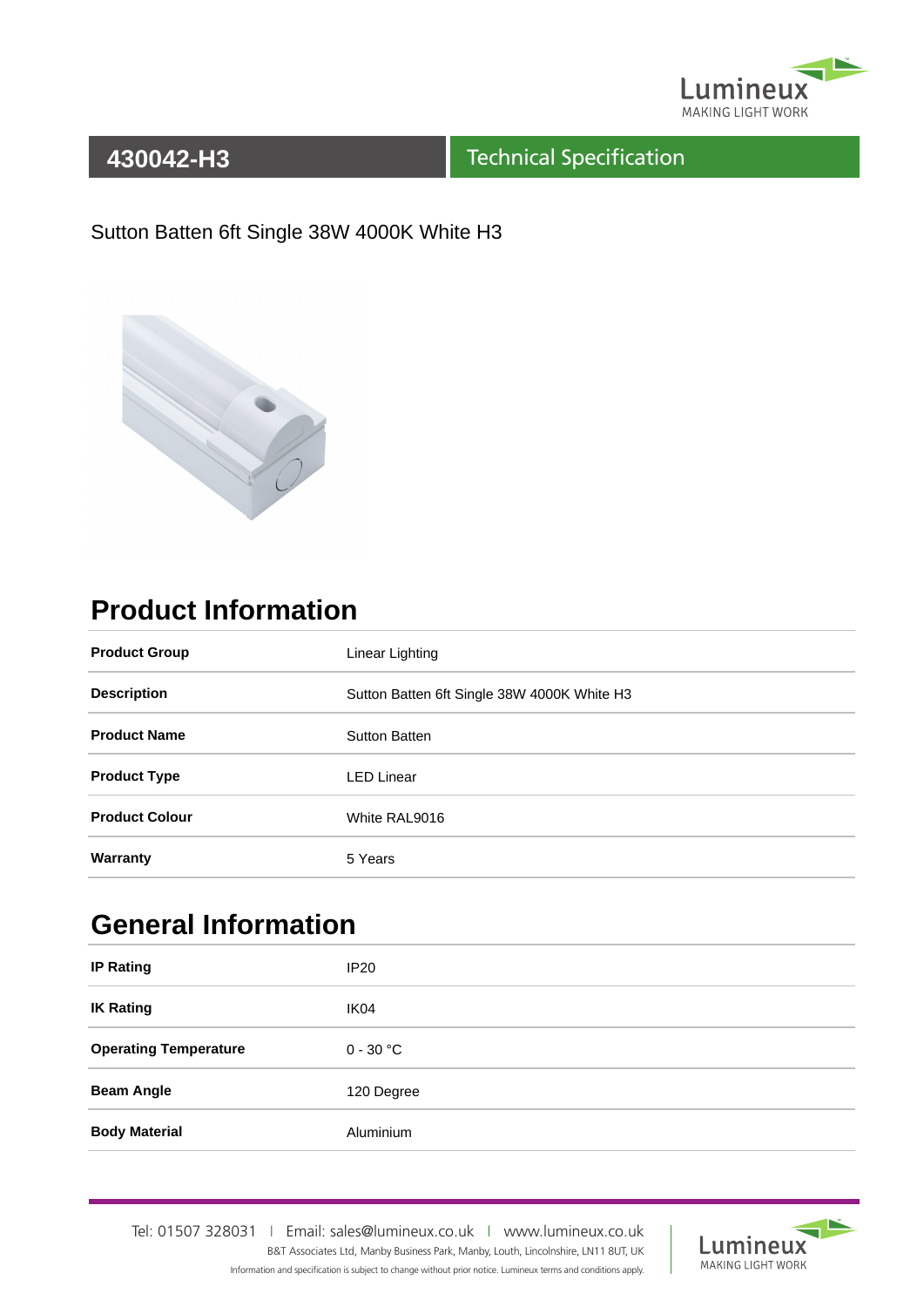

#### Technical Specification

| <b>Diffuser Material</b> | Polycarbonate |
|--------------------------|---------------|
| <b>Mounting Type</b>     | Surface       |
| <b>BESA Mount</b>        | true          |

# **LED Information**

| <b>LED Type</b>                | <b>SMD</b> |
|--------------------------------|------------|
| <b>LED Manufacturer</b>        | San'an     |
| Lumen Output +/- 10%           | 4158lm     |
| <b>Lumens Per Circuit Watt</b> | 119Lm/W    |
| <b>LED Lifetime L70</b>        | 50000 h    |
| <b>CCT</b>                     | 4000K      |
| <b>CRI</b>                     | <80        |

# **Electrical Information**

| <b>Class</b>           | Class I              |
|------------------------|----------------------|
| <b>Connection Type</b> | <b>Push Terminal</b> |
| <b>Circuit Wattage</b> | 34.9W                |

## **Driver Information**

| <b>Driver Brand</b>        | Tridonic      |
|----------------------------|---------------|
| <b>Input Voltage</b>       | 220 - 240 VAC |
| <b>Input Current</b>       | 0.17A         |
| <b>Operating Frequency</b> | $50 - 60$ Hz  |
| <b>Power Factor</b>        | < 0.90        |

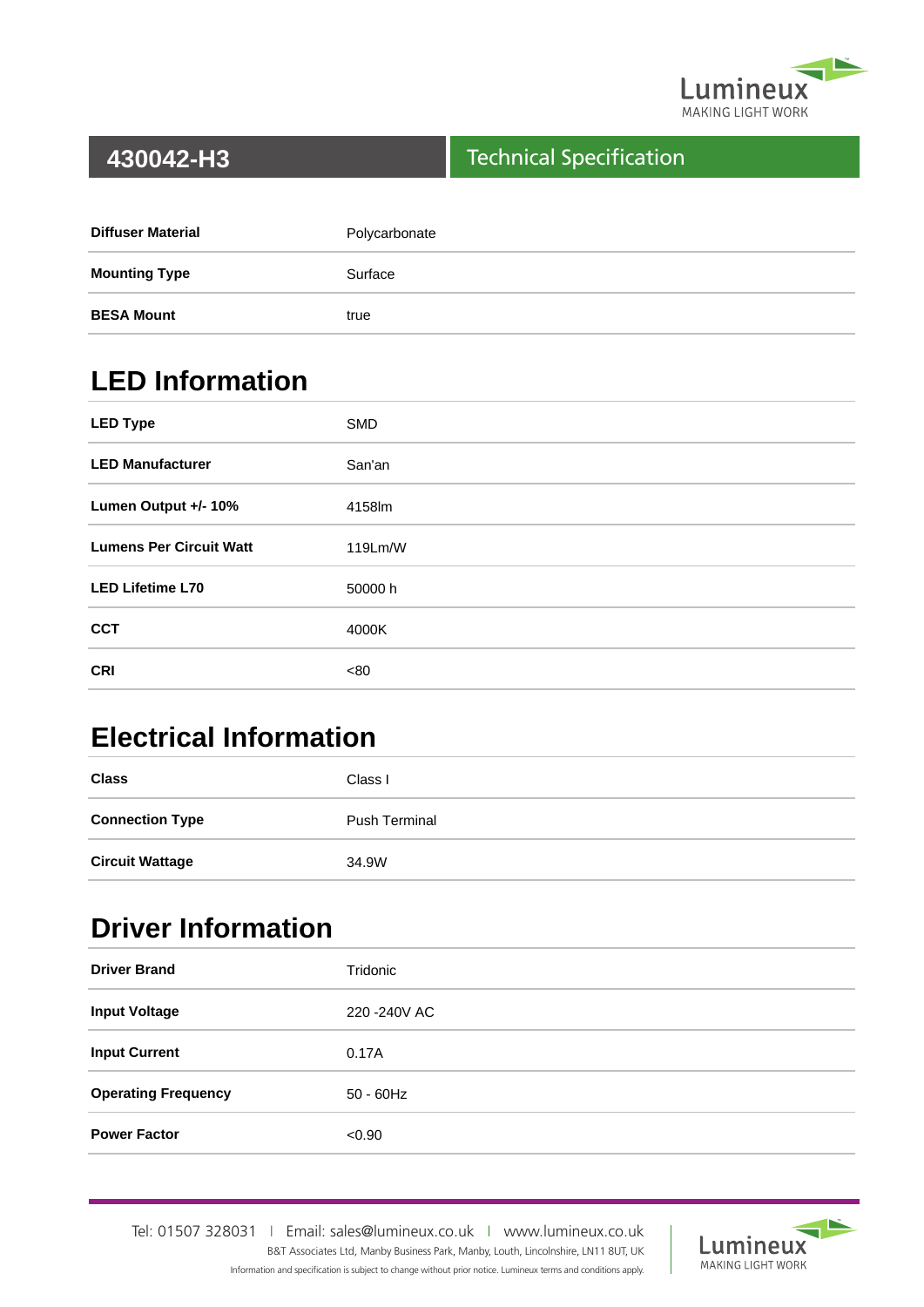

#### Technical Specification

# **Emergency Information**

| <b>Battery Type</b>          | Ni-Cd      |
|------------------------------|------------|
| <b>Battery Capacity</b>      | 4500mAh    |
| <b>Battery Warranty</b>      | 2 years    |
| <b>Recharge Time</b>         | 24 h       |
| <b>Emergency Type</b>        | Maintained |
| <b>Test Procedure</b>        | Manual     |
| <b>Emergency Duration</b>    | 3 Hours    |
| <b>Emergency Output (Lm)</b> | 400 lm     |
| <b>Inverter Pf</b>           | 0.82       |

### **Shipping Information**

| <b>Product Weight</b>       | 1.8 <sub>g</sub>       |  |  |
|-----------------------------|------------------------|--|--|
| <b>Carton Dimensions</b>    | 1555mm x 300mm x 160mm |  |  |
| <b>Qty Per Outer Carton</b> | 8                      |  |  |
| Packaged Weight ea.         | $2.15$ Kg              |  |  |
| <b>Barcode</b>              | 5055379535733          |  |  |

# **Certification**

| <b>Manufactured in Accordance to</b> | BS EN 60598-1   BS EN 60598-2-22 |  |
|--------------------------------------|----------------------------------|--|
| <b>CE Marked</b>                     | Yes                              |  |
| <b>Origin of Manufacturer</b>        | China                            |  |

## **Product Dimensions**

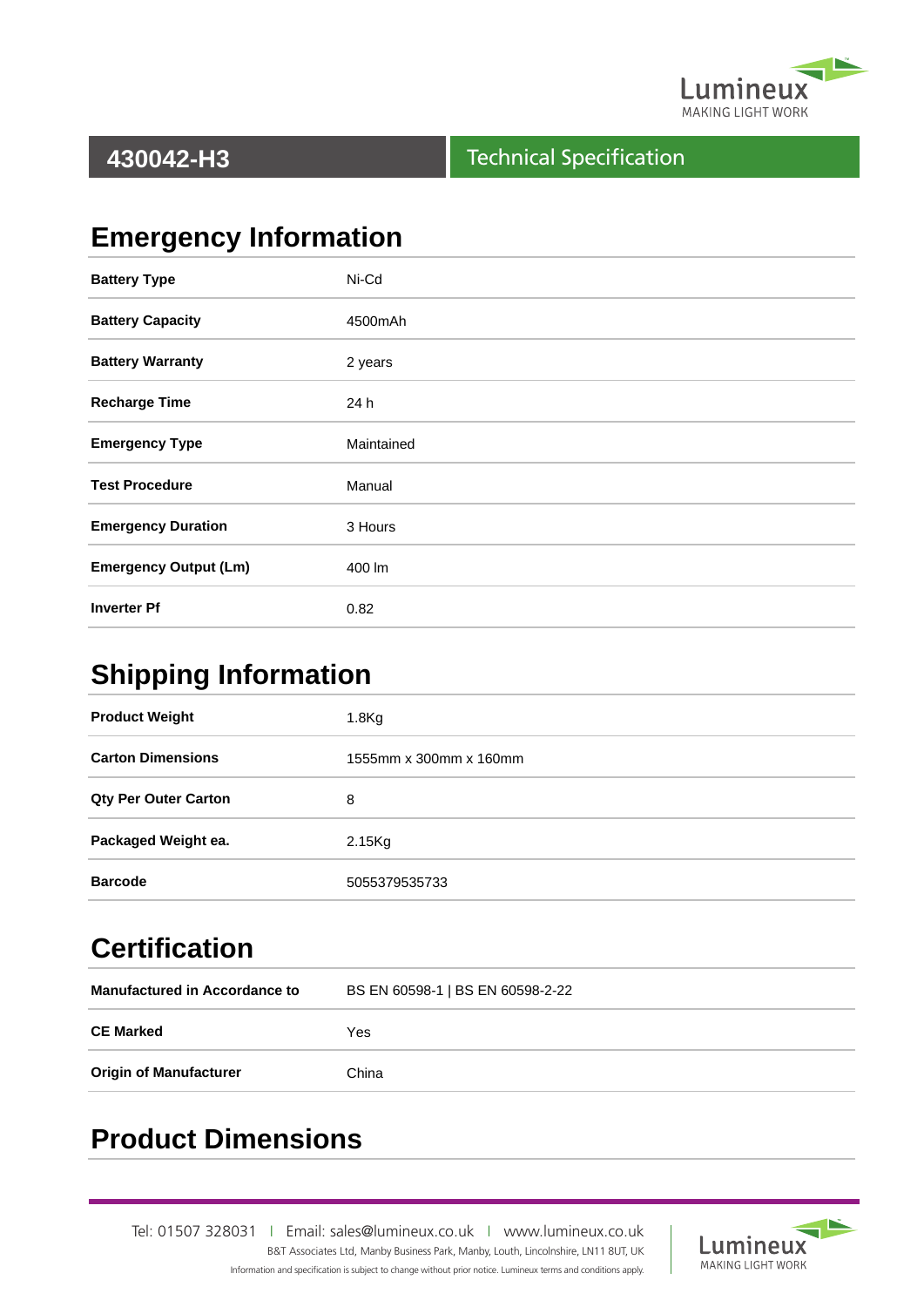

| 430042-H3 |         | <b>Technical Specification</b> |
|-----------|---------|--------------------------------|
|           |         |                                |
| (C)       | 1829 mm |                                |
| (B)       | 64 mm   |                                |
| (A)       | 62 mm   |                                |